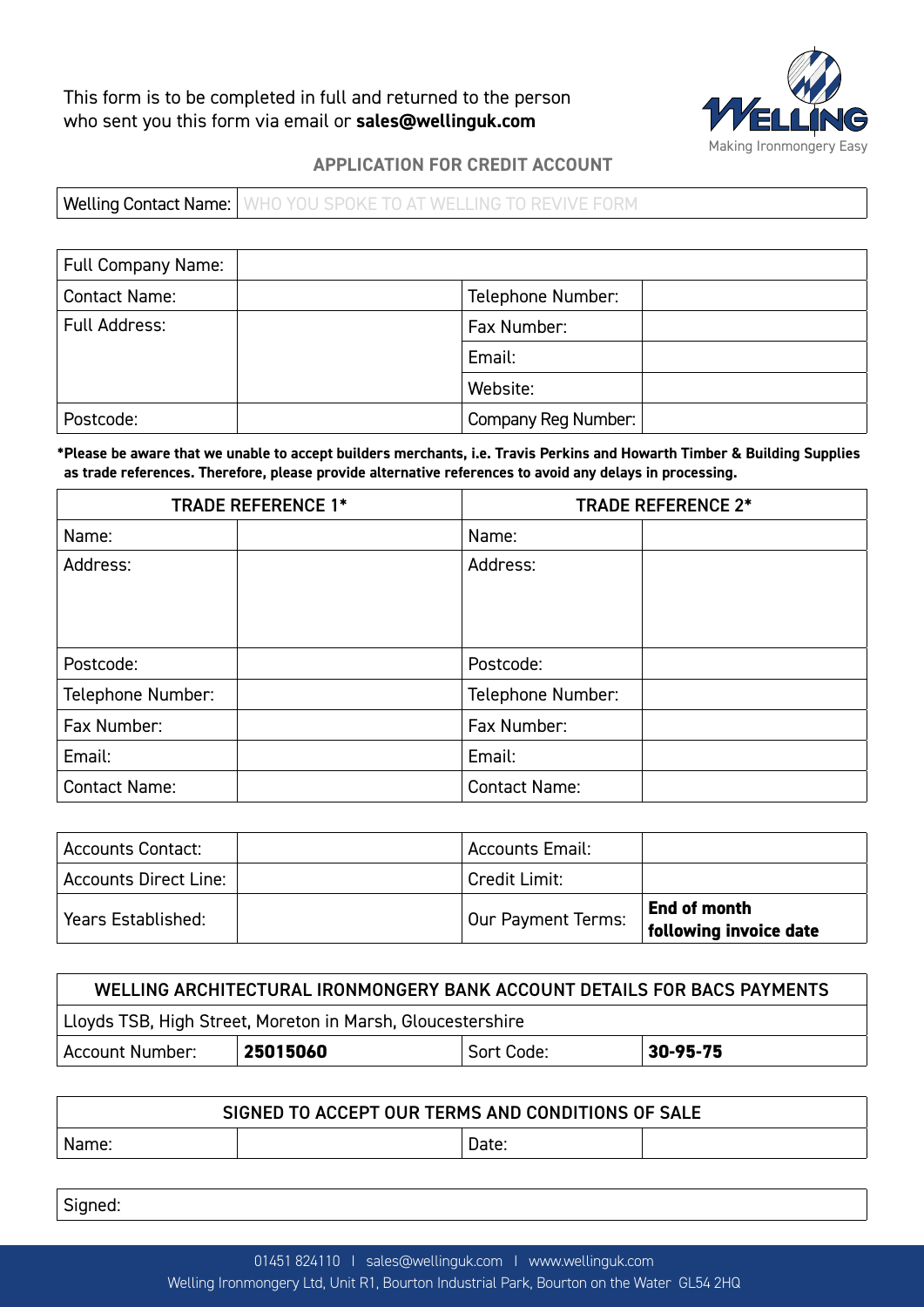

### **TERMS AND CONDITIONS OF SALE**

### 1. Definitions

(a) The 'Supplier' means Welling Architectural Ironmongery, its agents and assigns;

(b) The 'Purchaser' means the individual, individuals, firm or company purchasing goods from or otherwise dealing with the Supplier.

(c) The 'Goods' means any and all items supplied by the Company to the Purchaser.

## 2. Application of Terms

(a) All quotations and price lists are given and all orders are accepted on these terms, which supersede any other terms in the Supplier's catalogue or elsewhere, and shall override and exclude any other items stipulated or referred to by the Purchaser whether in his order or in any negotiations, and any course of dealing established between the Supplier and the Purchaser. All orders hereafter made by the Purchaser shall be deemed to be made subject to these terms.

(b) THESE TERMS AND CONDITIONS SHALL PREVAIL OVER ANY TERMS PUT FORWARD BY THE PURCHASER UNLESS THE COMPANY AGREED TO THEM EXPRESSLY IN WRITING. NO CONDUCT BY THE COMPANY SHALL BE DEEMED TO CONSTITUTE ACCEPTANCE OF ANY TERMS PUT FORWARD BY THE PURCHASER. Unless otherwise agreed between the parties, the Terms of Payment are net cash within thirty days of invoice and prices charged will be those ruling at the date of despatch. The Company reserves the right to charge interest at 5% over the Base Rate, from time to time, of National Westminster Bank on all overdue accounts; such interest shall accrue on a day to day basis.

### 3. Representations

The Supplier shall be under no liability whatsoever resulting from or arising out of or in connection with or in relation to any statement report or other representation made by any of its partners servants or agents before the contract between the Supplier and the Purchaser was entered into, unless the Purchaser shall give notice in writing to the Supplier before the contract is entered into that it intends to rely on any such statement report or other representation.

### 4. Refusal of orders

The Supplier reserves the right to accept or refuse any order given on the basis of its quotation or otherwise and in the event of the refusal of any order the Supplier shall not be liable for any loss or damage arising therefrom or in connection therewith or in relation thereto.

### 5. Batch Quantities

(a) Some items sold by the Supplier are sold by weight based upon the Supplier's experience and knowledge that those items when sold by weight will equal a certain quantity. In cases where a Purchaser orders a quantity of such items which are sold by weight the Supplier gives no guarantee or warranty that the precise number of items will be supplied.

(b) Many products are supplied to the Supplier by manufacturers in boxed quantities. The Supplier gives no guarantee or warranty that the such quantities are accurate and accepts no responsibility for any discrepancies.

### 6. The Goods

(a) The Supplier undertakes to replace or repair free of charge any Goods supplied which are defective in material or workmanship always provided that:

(i) whether or not Goods are defective in material or workmanship shall be for the safe decision of the Supplier.

(ii) the Supplier's undertaking shall only apply in respect of Goods in respect of which a complaint is received by the Supplier within three days of delivery to the Purchaser. Any goods in respect of which this condition applies shall be returned to the Supplier in its original packaging within fourteen days of delivery to the Purchaser.

(b) The Supplier shall be under no liability to the Purchaser whatsoever other than that set out in (a) above. Without prejudice to the generality of the foregoing the Supplier shall be under no liability for any consequential losses howsoever arising.

(c) All conditions, warranties, terms, undertakings and obligations implied by statute, common law, custom, trade usage or otherwise (including without prejudice to the generality of the foregoing, any implied condition, warranty or undertaking as to correspondence of the goods with any contract description given, merchantable quality or fitness for any particular purpose) are hereby excluded.

(d) Without prejudice to the generality of the foregoing, the Supplier shall have no responsibility for providing any guard or protection necessary to comply with any statutory requirements in connection with any of the Goods.

(e) Changes may occur to sizes and specification of goods and in this event the Supplier may provide an approximate equivalent